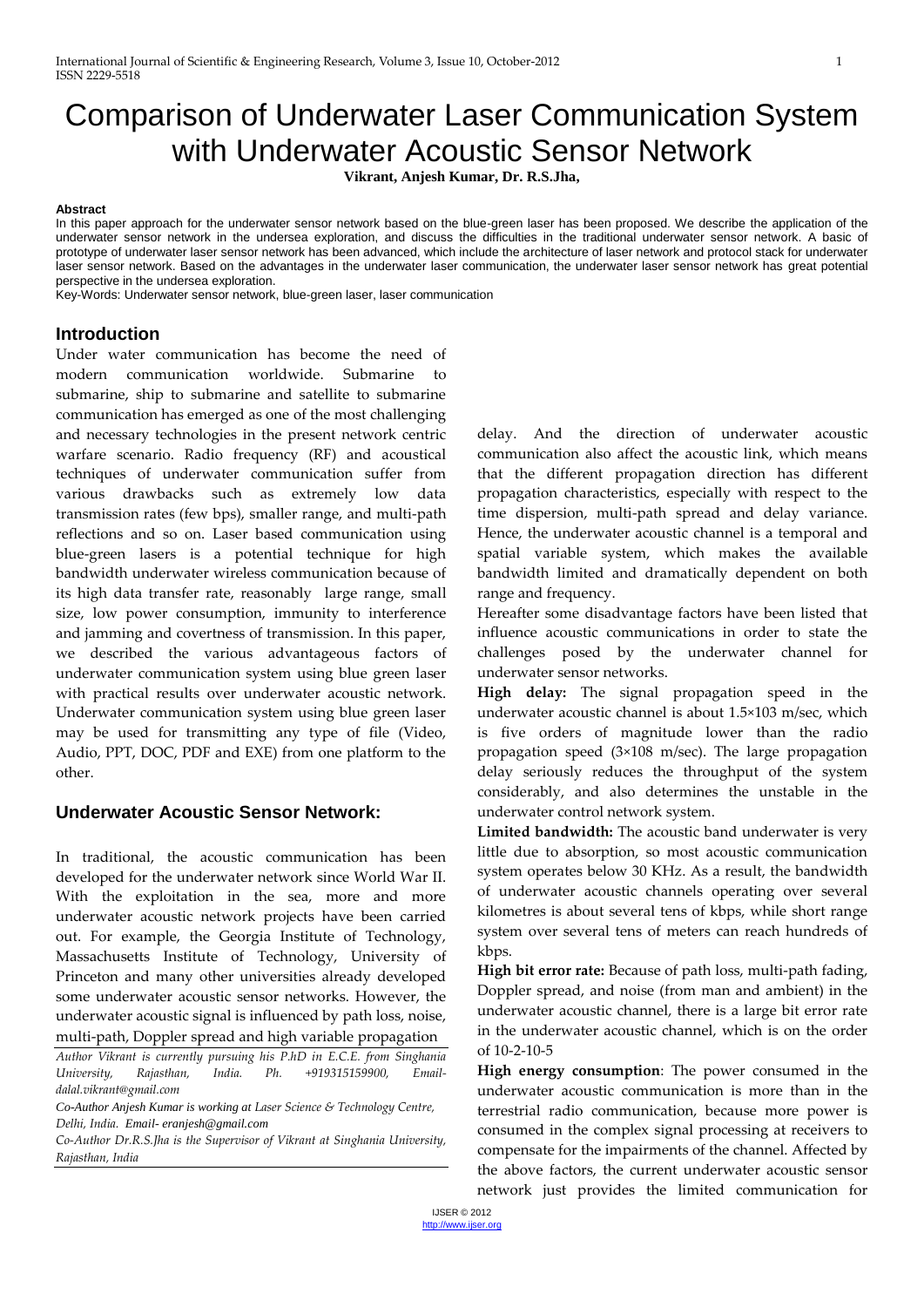International Journal of Scientific & Engineering Research, Volume 3, Issue 10, October-2012 ISSN 2229-5518

different application, which can realize the information communication among the different sensor nodes without any quality of services.

At the same time, the above factors cause the efficiency in the underwater acoustic sensor network to be very low and the complexity of protocol stack to be high.

# **Underwater Laser Sensor Network:**

In order to overcome the disadvantages in the underwater acoustic sensor network, a new approach for underwater sensor network which is in the most happening area of research these days is:-

#### **Blue-green laser in the underwater communication**

Most of laser can not penetrate through the sea due to be absorbed by the sea, but the blue-green laser (the length of wave is about 470 ~ 570*nm*) has the minimum energy fading in the sea, whose fading rate is about 0.155~0.5db/m. Hence, the blue-green laser can propagate from several hundreds of meters to kilometres in the sea, and this feature of blue-green laser in the sea is said the window effect. Based on the window effect of blue-green laser, some submarine communication systems have been developed. In these communication systems, the blue-green laser is a collimated laser beam, which should be aimed at the submarine when sender tries to communicate with submarine.

A basic blue green laser system may be understood as below:

Basic Theory: Point to point laser communication can be characterized by equation (1)

$$
P(r) = P(t) \cdot \frac{R(r)^2}{(R(t) + R \tan \theta)^2} \cdot e^{-\alpha R} \dots \dots (1)
$$

Where  $P(r)$  are the received power and  $P$  (t) is the transmitted power respectively , R(r) is receiver optics diameter , R(t) transmitter optics diameter, R link range(in Km),  $\theta$  is the beam divergence and  $\alpha$  is the attenuation factor(dB/Km).Receiving power is varying linearly with transmitting power and receiver area. Propagation losses and link integrity are accounted by attenuation factor  $\alpha$ . Design parameters P(t), *θ,* R(r) and R(t) can be chosen to achieve the desired range. Attenuation in the sea water increase exponentially with increase in link range

Laser propagation in sea water can be understood by the graph between absorption coefficient and wavelength (Fig. 1) given above. Sea water has transmission window between blue-green region and it varies with geographical location, distance from the sea coast and depth below sea surface. The attenuation coefficient acquires a constant value below 200m of the sea surface. Blue laser is suitable for deep sea water and green is suitable for coastal sea water.





communication system is comprised of three parts: Transceiver units, user interface and communication channel. Transceiver is the combination of transmitter and receiver units. In case of a RF communication system, baseband signal modulates high frequency carrier to embed the information for transmission and at receiver end, carrier signal is demodulated to recover the embedded information. Light is also a constituent of EM spectra like radio wave but has frequency in THz range (1 Terahertz = 1 trillion cycles per second) and also act a carrier for embedded information but it can't be modulated like RF carrier wave as at present no optical receiver exist to process THz frequency signal. Modulation of light can be done in many ways like phase modulation using interferometer, Pulse position modulation (PPM) intensity modulation etc. but intensity modulation is the most prominent modulation scheme used in Laser communication for free space and underwater communication. Sometime information embedded sinusoidal carrier is directly used to modulate the intensity of the laser and at the detector information laden carrier can be re produced and further demodulated or process as normal RF operation. But base band signal after digitalization can be used directly to modulate the laser without superimposing it on sinusoidal carrier and it is popularly known as OOK(on off key) .Mode of communication ( Asynchronous or Synchronous) also play a very important role in digital communication. Synchronous communication (like RS 422/485) is faster and requires synchronization clock pulses to synchronize transmitter and receiver and it is mainly used for wired communication. Asynchronous communication bit slower than synchronous but it simplifies the problems of complex synchronization between transmitter and receiver hence it is suitable for wireless as well as wired communication. Most common protocol for asynchronous communication is RS 232. RS 232 is a standard interface approved by EIA (Electronic Industries Association) for connecting serial devices, specifies signal voltages, signal timing, signal function, a protocol for information exchange and mechanical connectors. To ensure reliable communication and to enable the interconnection of equipment produced by different manufacturers, the interfacing standard RS-232 was set by EIA in 1960. Since then it has gone through a number of modifications, including a change in its name. RS-232A, RS-232B, RS-232C, EIA-232D and EIA-232E are the subsequent versions of this standard. The standard has been referred to as RS-232 (instead of EIA-232) throughout this article due to its popularity.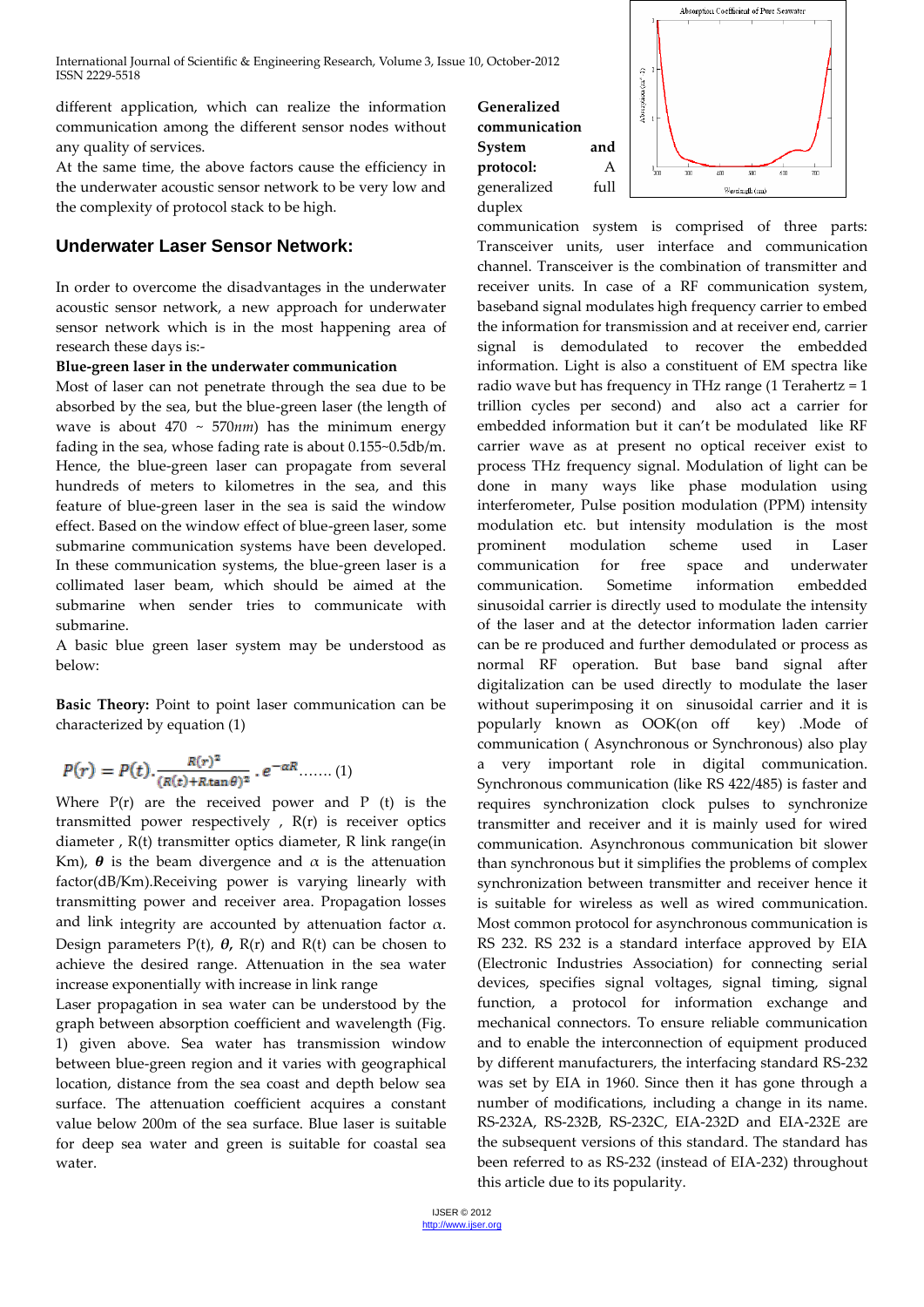**System description:** *Overall system design*: Our optical transceiver system is consisting of a frequency-doubled diode-pumped solid-state laser (DPSSL) emitting at 532 nm with processing electronics unit as optical transmitter and semiconductor detector with processing unit as receiver. Laser beam is transmitted after reflection from two adjustment mirrors placed just after the laser and final is made to pass through beam collimator (5X) to control the laser beam divergence and spot size at receiver. To simulate the underwater communication in the lab, a glass water cell of the W  $X$  H  $X$  L is fabricated. A path length of 10 m between two transceivers is achieved after multiple beams folding in the water cell. The provision for creating the turbulence is also kept using a water churning motor.

*Electronics processing unit*: Transmitter electronics module is comprise of level converter followed by a buffer to make RS 232 signal level compatible with laser driving TTL signal. At the receiver, detector output is passed through a comparator to compensate the laser beam attenuation and followed by level converter to make inverted TTL signal compliant to RS 232 level.



Fig.2 Block diagram of overall system

*Operation***:** As the designed system is working in a full duplex hand shaking mode, both transceiver human interfaces (PCs) are set at same baud rate and common packet formats. Selection of baud rate is solely depending upon the laser on-off stabilized rate. Laser on-off stabilized rate signifies the no. of missing/distorted pulses per second at a particular specified rate and it adds to bit error rate (BER).It is very common to observe that generally laser supports lower stabilized on-off rate in comparison to specified rate. Designed system can support data rates up to 100 kbps but the limiting factor is stabilized on–off rate of the laser and should be checked before integrating the laser in system. After matching the baud rates and data formats, alignment of both transceiver systems is checked in the chat mode. A sequence of the character is transmitted from one end and from the other end received character sequence is re-transmitted to first end. If the sequence is same, system is aligned and ready for the file transmission. Raw file formats like notepad or word pad can be transmitted at higher data rates in comparison to other formats. Data rate is also protocol dependent and can be seen Z modem protocol supports higher baud rates in comparison to Kermit but the probability of transmission error is less in Kermit in comparison to Z modem. Effect of ambient light at the detector is catered using inverted comparator to some extent. The system is also equipped with independent transceiver testing without making laser on.

**Water attenuation measurements:** Water attenuation measurement experiments were carried out for actual sea water and normal tap water in lab. Experimental setup for attenuation measurement comprises of three components: water cell, laser of known power and power meter. Laser is made to pass through water filled cell and on the other end power is collected and made to fall on power meter. Experiment is repeated number of times and finally R.M.S value is calculated. In our case, 200mW laser at 532 nm is used a source. Separation between source and the power meter (placed on other side) is approximately 3 meter. Experimental values are indicated in the bar chart. R.M.S value of attenuation factor is



**Result:** Underwater communication system has been developed and tested over a water channel of 10 m length at a data transfer rate of 10 kbps. The system is capable of transmitting different formats of Video, Audio, image and text files from one platform to the other. This system is also equipped with independent transceiver testing option.

**CONCLUSION:** The underwater laser communication system is capable of transmitting different file formats of Video, Audio, Image and text file and supports data rates up to 80-100 kbps. In the present setup, the limiting factor is the laser TTL modulation rate. The use of avalanche photo diode (APD) and suitable inverted TTL comparator can help in increasing the range (path length) of the system.

#### **References:**

[1] YINGZHUANG LIU, XIAOHU GE, "Underwater Laser sensor network: A New Approach for Broadband Communication in the Underwater", Proceedings of the 5th WSEAS International Conference on Telecommunications and Informatics, Istanbul, Turkey, May 27-29, 2006 (pp421-425)